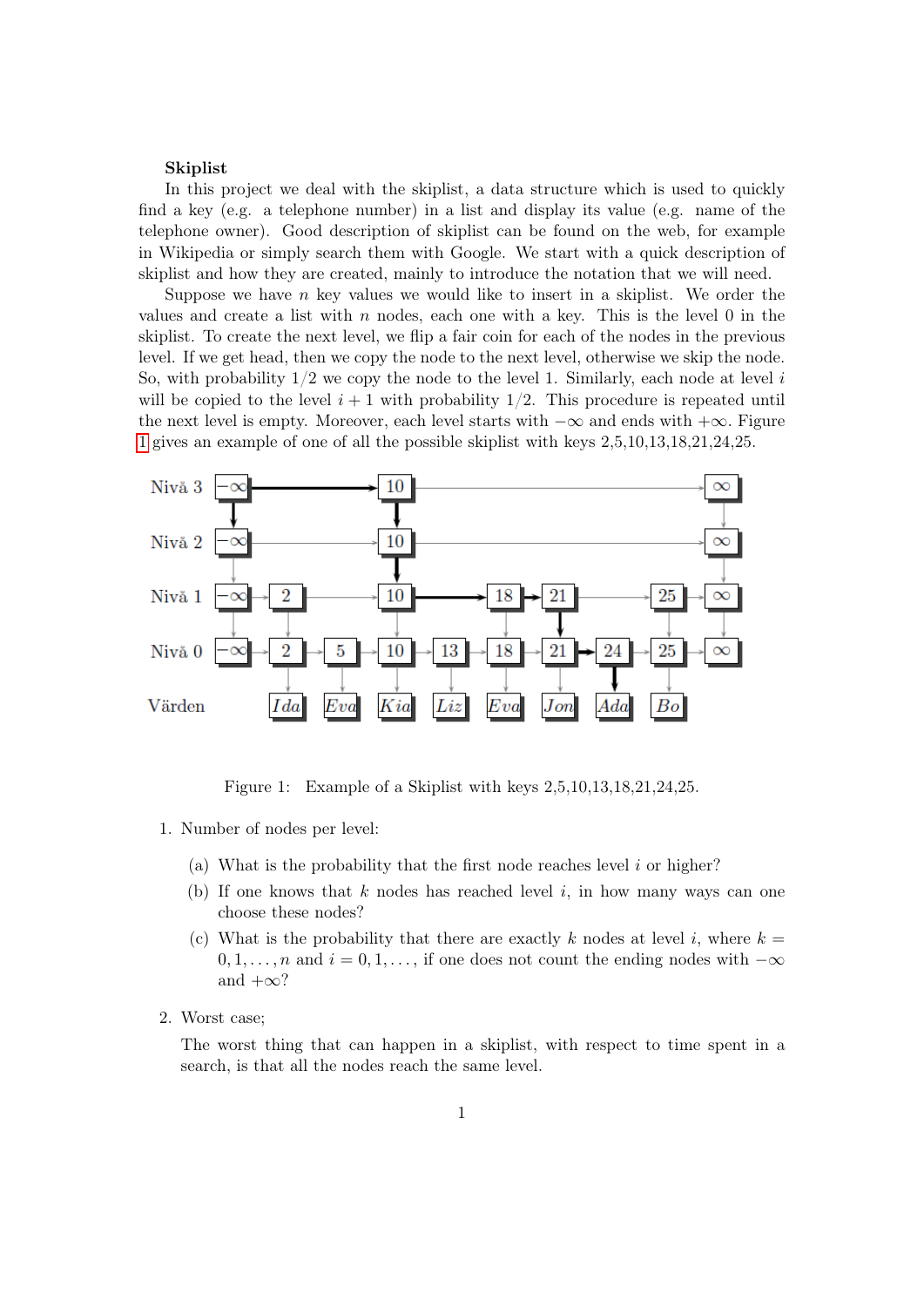- (a) What is the probability that the first number reaches level  $i$  but not higher?
- (b) What is the probability that all the n nodes reach level i but not level  $i + 1$ , for  $i = 0, 1, \ldots, ?$
- (c) What is the probability that all nodes reach the same level? Simplify the expression as much as possible. Hint: If every node reaches the same level, it means that no node reach level 1, or that every node reach level 1 but not level 2, or that every node reach level 2 but not 3, etc. Use (a) and the fact that " $or=\cup$  (union)"
- 3. Memory space
	- (a) Let  $X$  denote the number of nodes at level  $i$ . In point 1 you have computed the probability that  $X = k$ . What is the distribution of the random variable X and why? What are the parameter of the distribution?
	- (b) What is the expected number of nodes at level i for  $i = 0, 1, 2, \ldots$ , without counting the ending nodes? Hint: use the expected value of the distribution of  $X$ .
	- (c) What is the expected total number of nodes in the skiplist, without counting the ending nodes? Simplify the expression as much as possible.
- 4. Skiplist height
	- (a) Let Y denote the height, i.e. the maximum level, of the first digit stack (in the example in figure 1 the first digit stack has height 1). In task  $2(a)$  you have computed the probability that  $Y = i$ . What is the distribution of the random variable  $X = Y + 1$  and why? What are the parameters of the distribution?
	- (b) Explain why the height  $H_n$  in a skiplist consisting of n numbers can be described as  $H_n = \max\{X_1, \ldots, X_n\} - 1$  where  $X_1, \ldots, X_n$  are independent random variables with the same distribution as in the task 4(a).
	- (c) Find the cumulative distribution function  $F_{H_n}$  of  $H_n$ . (Hint: max $\{X_1, \ldots, X_n\} \leq$ k is equivalent to  $X_1 \leq k, \ldots, X_n \leq k$ .)
	- (d) Find the density function  $f_{H_n}$  of  $H_n$ . (Hint: for integer valued random variables it holds  $f(k) = F(k) - F(k-1)$  if k is an integer.)
	- (e) Use the formula  $\mathbb{E}[H_n] = \sum_{k=1}^{\infty} k f_{H_n}(k)$  and a computer to approximate the expected value  $\mathbb{E}[H_{2^m}]$  for  $m = 1, 2, ..., 7$ . Do you see any pattern? Use that to motivate that  $\mathbb{E}[H_n] \approx \log_2 n$ . (Let  $n = 2^m$  so that  $m = \log_2 n$ .) (An explicit expression for  $\mathbb{E}[H_n]$  does not exist for all n, only an asymptotic expression is available.)

## Optional questions:

5. When we search a key (and its value) we always start from the node  $-\infty$  at the top of the leftmost stack. Then, we follow the arrows to the right as much as possible